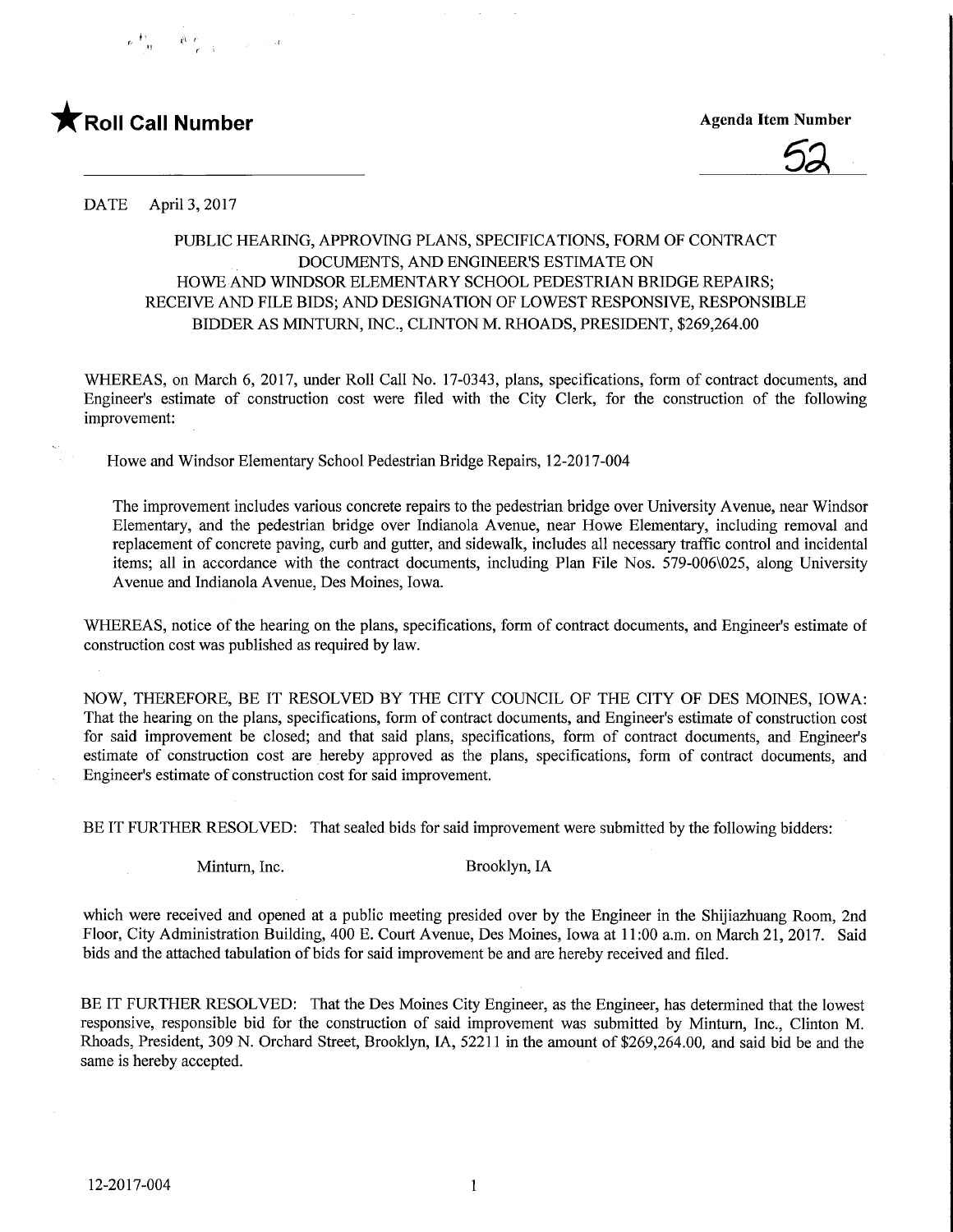

 $\overline{52}$ 

DATE April 3, 2017

BE IT FURTHER RESOLVED: That the bid security of the unsuccessful bidders be and is hereby authorized and directed to be returned.

BE IT FURTHER RESOLVED: That the Engineer is hereby directed to secure execution by the lowest responsible, responsive Bidder and its surety of the contract documents in the form heretofore approved by this Council; that the Engineer is directed to thereafter present said contract documents to this Council for approval and authorization to the Mayor to sign; and that no contract shall be deemed to exist between the City of Des Moines and said Bidder until said contract has been executed by the Bidder, and shall have been approved by this Council and executed by the Mayor and attested to by the City Clerk.

BE IT FURTHER RESOLVED: That the City Council hereby authorizes the necessary road closures for the Project.

(City Council Communication Number  $\frac{7}{7}$ - $\frac{33}{5}$  attached.)

Moved by \_\_\_\_\_\_

to adopt.

FORM APPROVED:

Kathleen Vanderpool Deputy City Attorney

FUNDS AVAILABLE

Daniel E. Ritter Des Moines Finance Director

Funding Source: 2017-18 CIP, Page Bridge - 4, City-wide Bridges, BR003, Being: \$33,866.50 from the Des Moines Public Schools; and the remaining \$235,397.50 in Gaming Monies, BR003

| <b>COUNCIL ACTION</b> | <b>YEAS</b> | <b>NAYS</b> | <b>PASS</b> | <b>ABSENT</b>   | I, Diane Rauh, City Clerk of said City Council, hereby     |
|-----------------------|-------------|-------------|-------------|-----------------|------------------------------------------------------------|
| <b>COWNIE</b>         |             |             |             |                 | certify that at a meeting of the City Council, held on the |
| <b>COLEMAN</b>        |             |             |             |                 | above date, among other proceedings the above was          |
| <b>GATTO</b>          |             |             |             |                 | adopted.                                                   |
| <b>GRAY</b>           |             |             |             |                 |                                                            |
| <b>HENSLEY</b>        |             |             |             |                 | IN WITNESS WHEREOF, I have hereunto set my hand            |
| <b>MOORE</b>          |             |             |             |                 | and affixed my seal the day and year first above written.  |
| <b>WESTERGAARD</b>    |             |             |             |                 |                                                            |
| <b>TOTAL</b>          |             |             |             |                 |                                                            |
| <b>MOTION CARRIED</b> |             |             |             | <b>APPROVED</b> |                                                            |
|                       |             |             |             |                 |                                                            |
|                       |             |             |             |                 |                                                            |
|                       |             |             |             | Mayor           |                                                            |
|                       |             |             |             |                 | City Clerk                                                 |

 $\overline{2}$